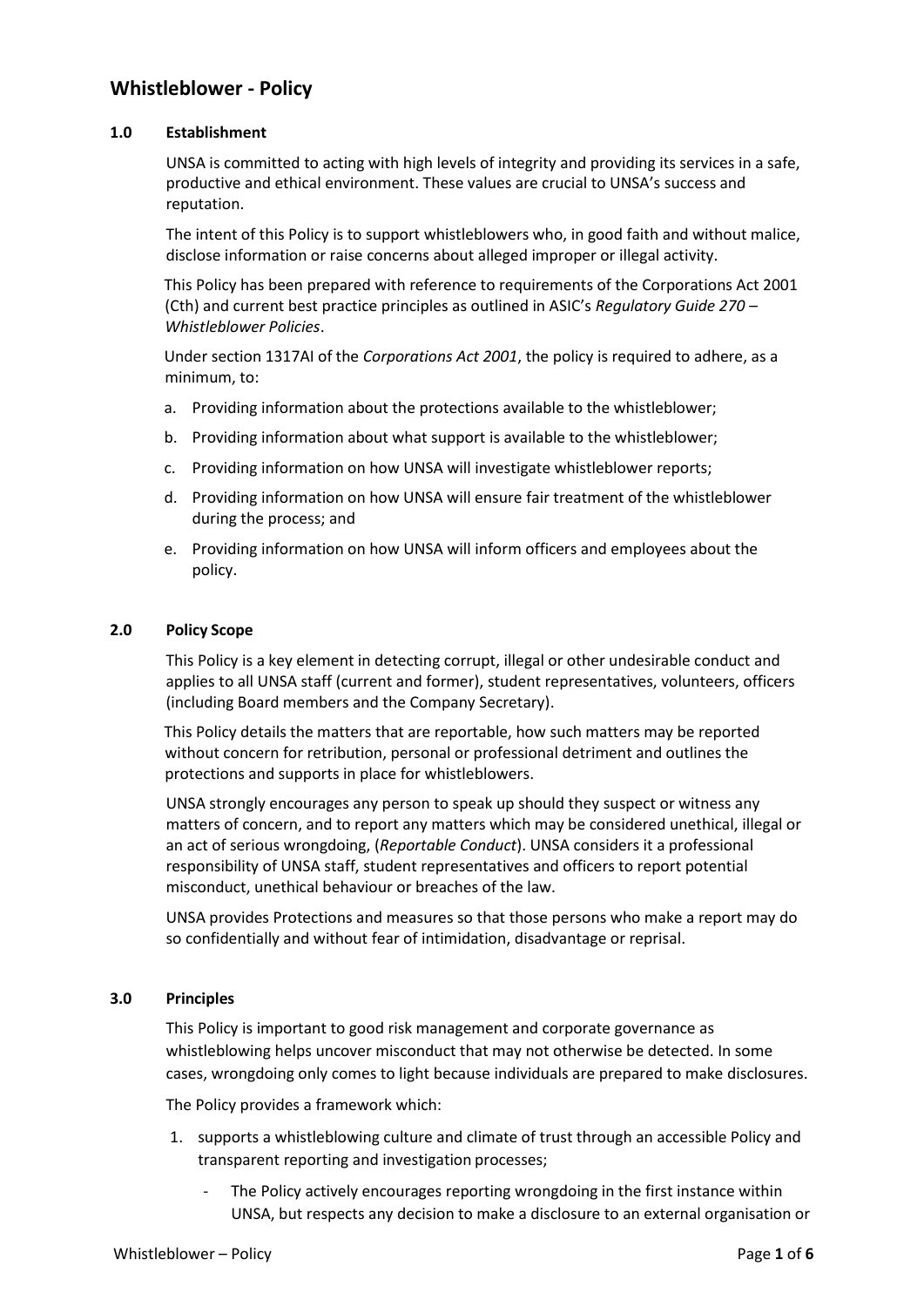E*ligible Recipient* as defined in *4.0 Definitions*;

- Information about this Policy and *Protections* under the Act for a person who makes a disclosure is included in inductions for staff, Directors, and student representatives;
- 2. supports any person who makes a report when they suspect or are aware of genuine wrongdoing, and provides comfort they will be protected and supported;
	- Any person who reports wrongdoing will be treated fairly and with respect at all times;
	- UNSA will, as far as reasonably possible, keep confidential the identity of any person who, acting honestly and reasonably, reports wrongdoing;
	- UNSA is committed to protecting any person who reports wrongdoing from *Detriment* that results from the reporting of wrongdoing, as far as reasonably possible;
- 3. ensures disclosures made under the Policy are appropriate;
	- the Policy outlines *Disclosable Matters* in detail and makes a clear delineation between *Reportable Conduct* and non-reportablematters
	- pathways on how to manage any workplace issues or other problems not covered by the Policy are included
- 4. increases transparency on how UNSA will receive, handle and investigate disclosures;
	- The Policy outlines the processes in receiving, assessing, investigating or otherwise dealing with any report of wrongdoing thoroughly and impartially;
	- The Policy outlines the process of determining and taking appropriate action if a report of wrongdoing is confirmed;
	- UNSA will keep any person who reports wrongdoing informed of the progress and outcome of any enquiry or investigation, notwithstanding any limitations or constraints which may be experienced because of a request for anonymity.
- 5. ensures the publication and availability of our Whistleblower policy, both internally and externally.
	- The policy is required to be approved by the Board;
	- All officers, managers and employees will be provided a copy of the policy on initial employment and whenever there is an update to the policy;
	- The policy is to be published on the UNSA website accessible to any officer or employee of UNSA.

#### **4.0 Definitions**

The following definitions shall apply to this Policy:

**Act** - the Corporations Act 2001 (Cth)

**ACNC** - Australian Charities and Not-for-profits Commission

**ASIC** – Australian Securities and Investments Commission

**Board** - UNSA Board of Directors (made up of six elected Student Directors and three External Directors)

**Detriment -** can include, but is not limited to:

- dismissal of an employee or alteration to their position/duties to their disadvantage;
- negative performance feedback that is not reflective of actual performance;
- harassment, intimidation, or bullying; or,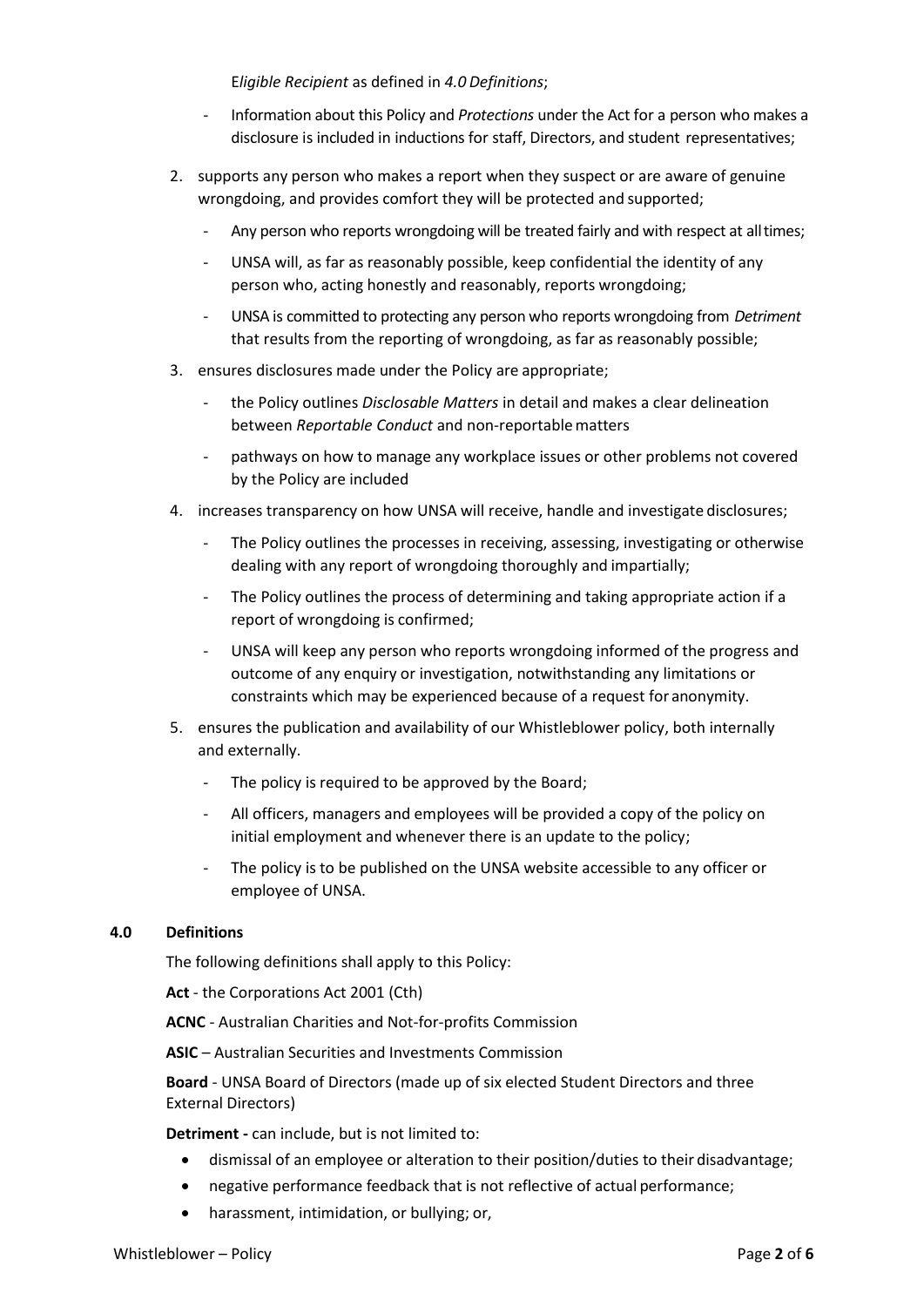• threats to cause detriment.

**Detrimental Conduct -** negative action taken against any person who makes a Report or assists or participates in an investigation of the disclosure and as a result suffers *Detriment*.

**Disclosable Matters –** see *Reportable Conduct* in these definitions.

**Eligible Recipient -** a person authorised under Whistleblower Laws to receive disclosures. Refer to *5.0 Reporting* for details.

**Eligible Whistleblower** – an individual who is, or who has been, any of the following in relation to UNSA:

- (a) an officer or employee (e.g. current or former staff member who may be permanent, full-time, part-time, fixed-term, temporary), a student representative, an intern, a volunteer or a director;
- (b) a supplier of services or goods to UNSA (paid or unpaid), and theiremployees;
- (c) an associate of UNSA; and
- (d) a relative, dependant or spouse of an individual in (a) to (c) of this definition.

**Investigator –** A person trained and competent in investigating *Reportable Conduct.*

**Protections** – a person must make their report to an Eligible Recipient to qualify for protections under Whistleblower Laws and this Policy. These protections include:

- identity protection (confidentiality);
- protection from *Detriment*;
- compensation and remedies; and
- civil, criminal and administrative liability protection.

**Public Interest and Emergency Disclosure Reporting -** Reports made in "public interest" and "emergency disclosure" situations are also protected. Under these circumstances, reports can be made to an Eligible Public Recipient. It is important that a person making a report understands the criteria for making a public interest or emergency disclosure.

It is suggested that independent legal advice is sought on the relevant requirements for these types of disclosures.

**Reportable Conduct -** any past, present or likely future activity which may include:

- dishonest, corrupt or unethical activity;
- illegal conduct, such as theft, dealing in, or use of illicit drugs, violence or threatened violence, and criminal damage against property;
- financial irregularity, fraud, misappropriation of funds or offering/accepting abribe;
- a breach or failure to comply with legal or regulatory requirements, or systemic, wilful or serious breach of the law as it relates to UNSA, its internal policies or processes;
- interference with any impending internal or external audit processes;
- activity that presents a significant or serious threat to health and safety;
- a serious mismanagement of UNSA's resources or activity presents a serious risk to the reputation or financial wellbeing of UNSA; and,
- engaging in or threatening to engage in *detrimental conduct* against a person who has made a disclosure, or is suspected to have made, or be planning to make, adisclosure.

This Policy is not intended to apply to disclosures relating to conduct concerning a person's individual employment (other than as set out in *Reportable Conduct*) including:

• personal, work-related grievances such asthose relating to harassment, discrimination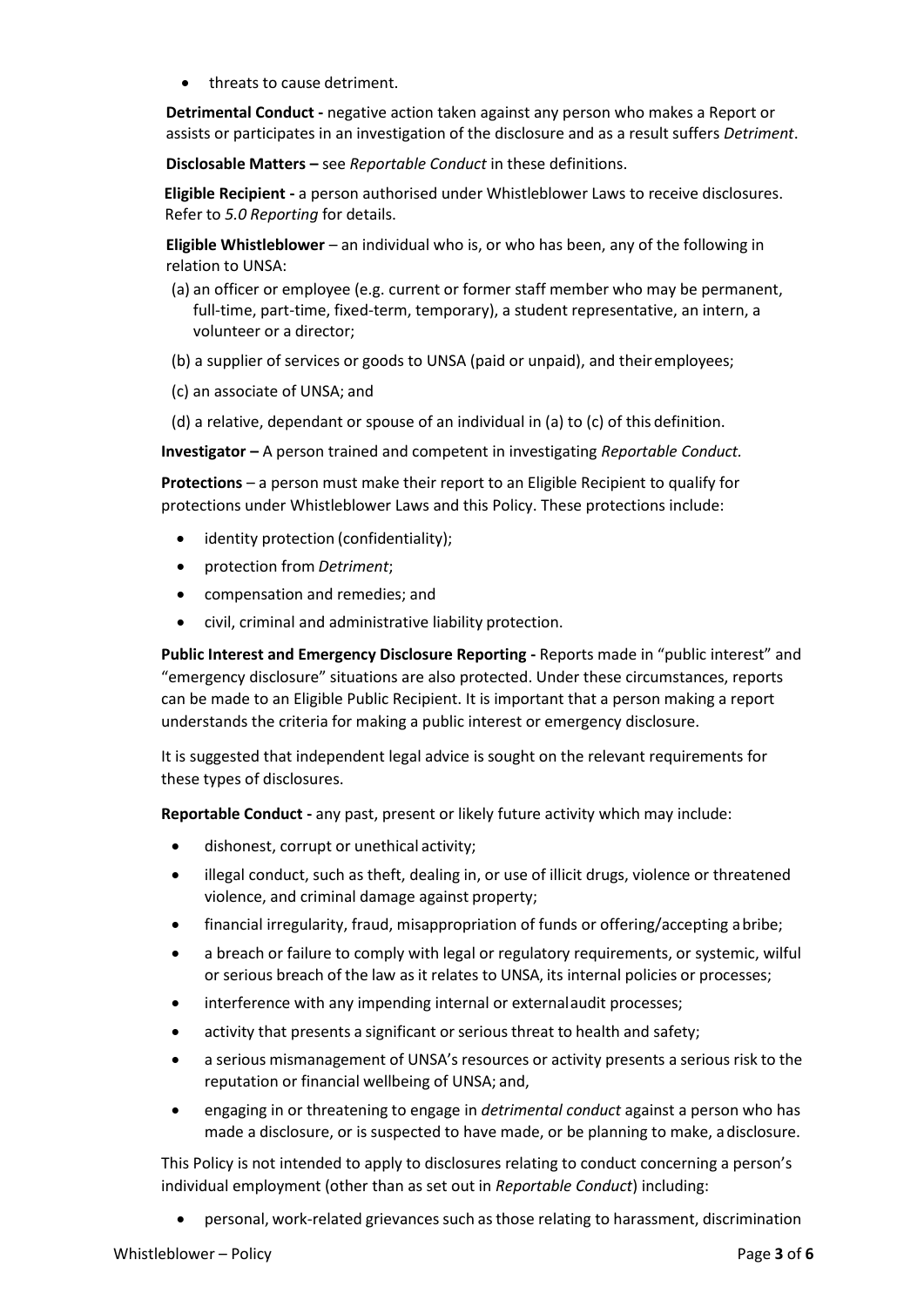or disciplinary matters;

- alleged workplace discrimination or bullying;
- personal disputes between staff;or
- decisions regarding the engagement, transfer or promotion of staff.

Non-Reportable Conduct should be addressed under UNSA's Grievance Resolution Policy and these reports do not qualify for protection under the Act.

**Staff** - All people employed by UNSA, including permanent, fixed term or on a casual basis.

**Unlawful** - An action in relation to matters prohibited by law.

**Whistle-blower** – a person who discloses a *Reportable Conduct*.

#### **5.0 Reporting**

- **5.1** Any person who makes, or is considering making, a report under this Policy may wish to contact a legal practitioner to determine if the protections will apply to them.
- **5.2** Any person who makes, or is a subject of, a report under this Policy is encouraged to contact UNSA's Employee Assistance Program (free and confidential counselling provided b[y NewPsych Psychologists\)](https://www.newpsych.com.au/eap), or the University of Newcastle Counselling or Chaplaincy services for support if required.
- **5.3** A person making a report must not knowingly make a false or vexatious claim and protections under this Policy will not be applied to such reports. UNSA may apply disciplinary proceedings to any staff member or student making them.
- **5.4** Reports and disclosures can be made verbally or in writing and should include as much information as possible, including the details of the misconduct, people involved, dates, locations and any other evidence that exists.
	- 5.4.1 Disclosures made in conversation must be documented by the Recipient and the record signed by the Whistleblower to verify the record is accurate.
- **5.5** Eligible Recipient

Where a person wishes to report their concern, in the first instance that person must report their concern to an Eligible Recipient:

- i) the Company Secretary, UNSA General Manager Georgia Killick [\(georgia.killick@newcastle.edu.au; \(](mailto:georgia.killick@newcastle.edu.au;)02) 4913 8033) or, if they feel that the Company Secretary may be complicit in the breach,
- ii) the UNSA President, Jessica Philbrook [\(Jessica.philbrook@newcastle.edu.au;](mailto:Jessica.philbrook@newcastle.edu.au) 0421 811 506) or, if they feel that the UNSA President may be complicit in the breach,
- iii) the Returning Officer, University of Newcastle Deputy Vice-Chancellor-Academic [\(DVC-Academic@newcastle.edu.au; \(](mailto:(DVC-Academic@newcastle.edu.au;)02) 4921 5114).

#### **5.6** Anonymous Reporting

All reports can be made anonymously and still receive the protection provided under this Policy, however anonymity may limit UNSA's ability to investigate the matters reported.

Persons disclosing Reportable Conduct are encouraged to disclose their identity when making a report under this Policy. In addition to making it easier to conduct an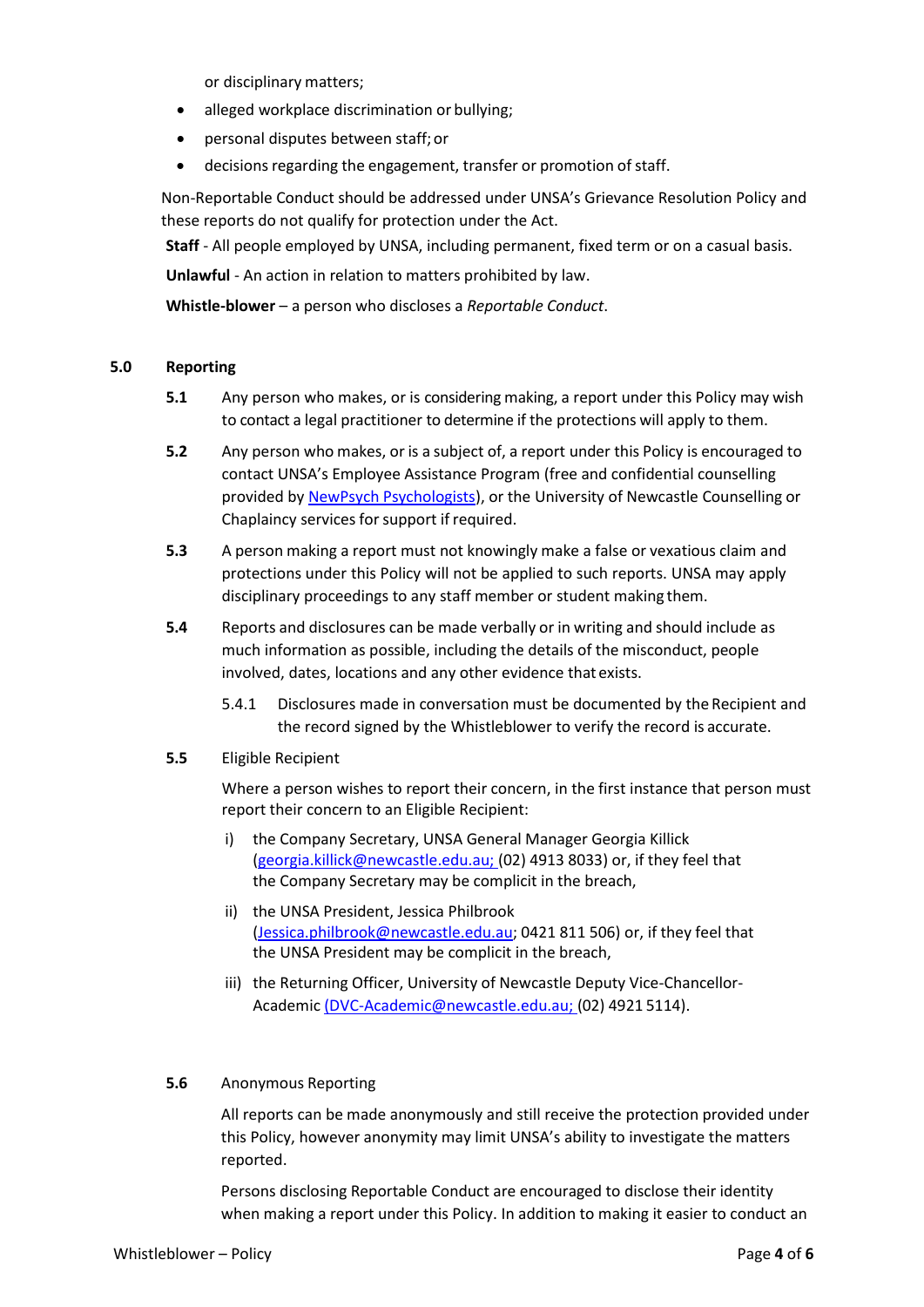investigation it enables UNSA to protect that person from retaliation or detriment.

# **5.7** Confidentiality

UNSA will treat all reports, as well as all confidential information acquired in the course of investigating a report, with the strictest confidence.

5.7.1 Subject to compliance with legal requirements UNSA will only disclose the identity of the person who made the report, or any other information thatis likely to lead to the identification of that person, with their prior consent or otherwise in limited circumstances as outlined below.

In limited circumstances, UNSA may need to disclose the identity of the whistleblower without their consent to certain third parties, including:

- UNSA's lawyers;
- ASIC, ACNC, Australian Federal or State Police;
- any third party where the investigating authority, public authority, officer or public official is of the opinion that disclosure of the identity of a person making a report is necessary to investigate the matter effectively, or it is otherwise in the public interest to do so.

# **6.0 Protection from Detrimental Conduct**

UNSA understands that the decision to make a report can be difficult and remains committed to ensuring any person feels safe in making a report. Protections will apply even where it is subsequently determined that a report was mistakenly made or not substantiated.

- **6.1** When a report in relation to *Reportable Conduct* is made, the identity of the person making the report will remain confidential and that person will be protected from *Detrimental Conduct* for making the report.
- **6.2** Any *Detrimental Conduct* against a person disclosing *Reportable Conduct* will be treated as a serious wrongdoing.
- **6.3** Any breach of this Policy may be regarded as misconduct and may result in disciplinary action (up to and including dismissal where relevant).
- **6.4** A breach of this Policy may also amount to a civil or criminal contravention under the Australian whistleblower protection laws (in particular, the regime contained in the Corporations Act), giving rise to significant penalties.
- **6.5** If a person makes a report and subsequently experiences any form of *Detriment*, they are encouraged to notify one or more of the Board's External Directors if those persons are not implicated in the disclosure. The Director(s) will ensure the matteris investigated promptly.
	- 6.5.1 If a person is found to have disadvantaged or retaliated againsta person because of the submission of a report, that will be grounds for disciplinary action up to and including dismissal.
- **6.6** UNSA understands that there may also be some serious repercussions for persons who are mentioned in a report. Accordingly, UNSA will ensure their fair treatment and will extend the protections stated above to these persons where appropriate.

#### **7.0 Investigating Reportable Conduct**

The *Eligible Recipient* will assess the report and determine whether the matter falls under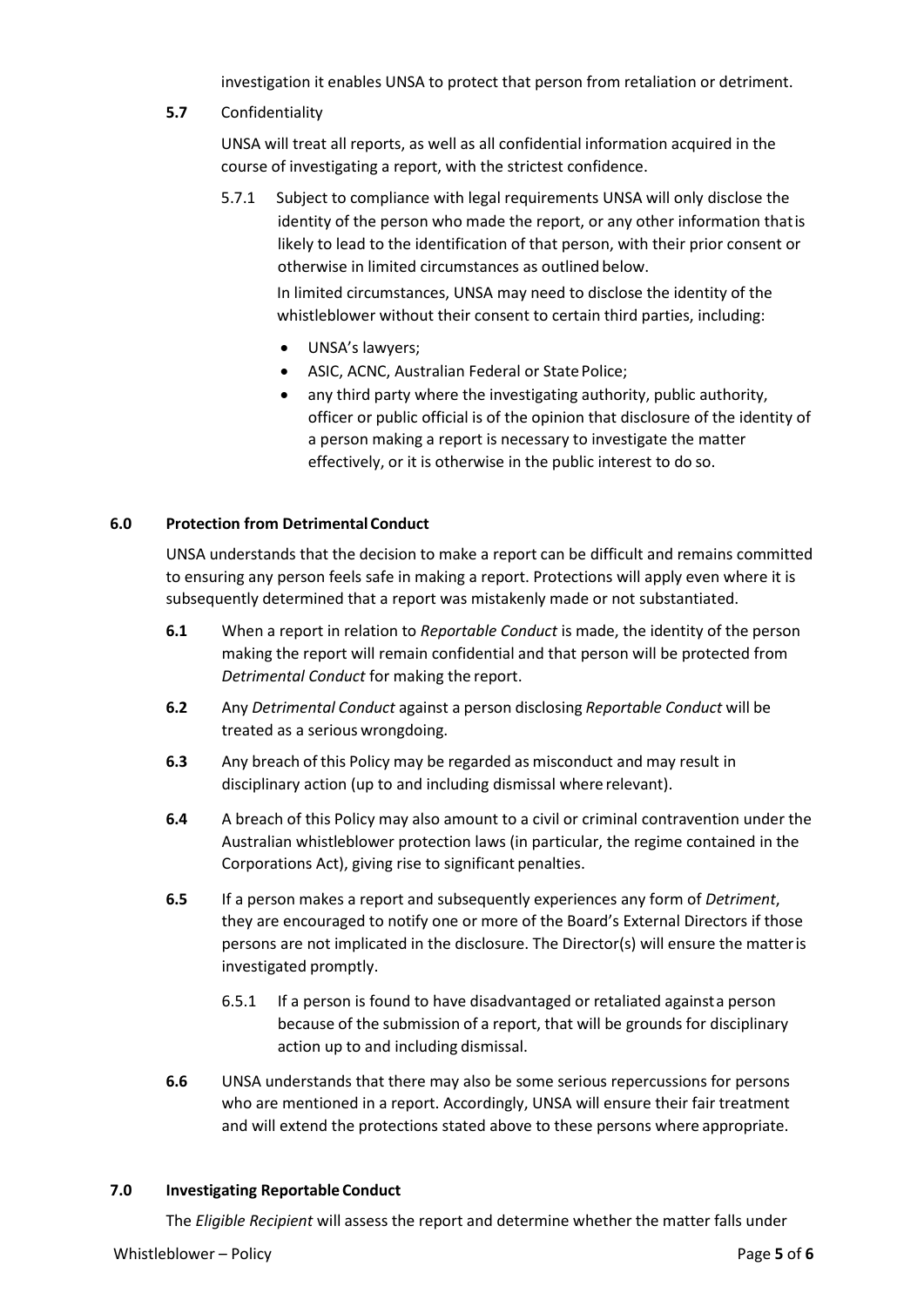# this Policy.

7.1. If the Eligible Recipient determines a report does not fall under orrelate to *Reportable Conduct*, they will inform the person making the report and advise them of how the matter will be handled under UNSA's Grievance Resolution Policy.